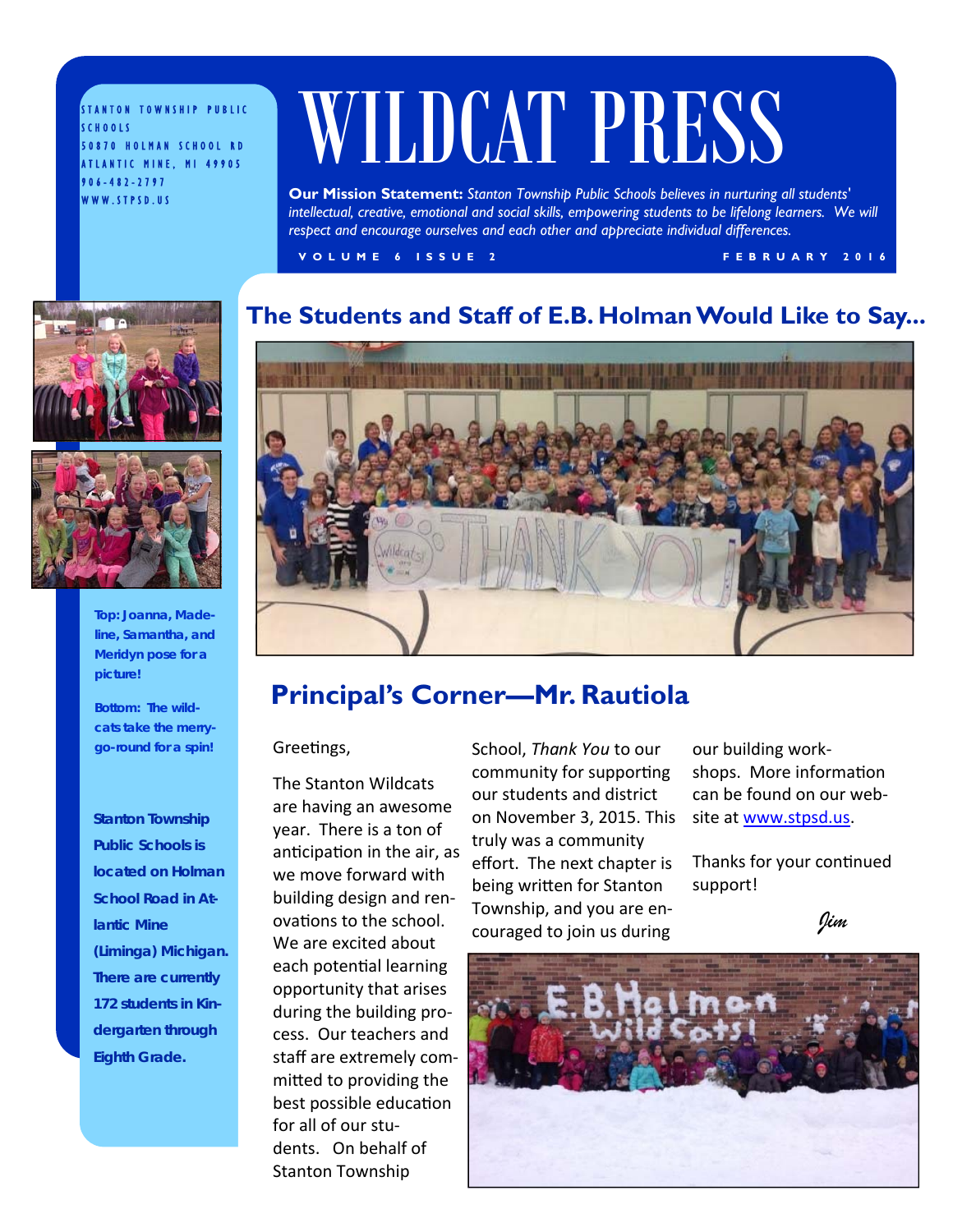### **PAGE 2**



### **Kindergarten in Action!**

We welcomed a new student, Jack Walker to our class on January 5. We now have 19 students. We are busy getting back to our routine. Mrs. Loukus came in, and the students made Olaf with her. They were very excited. The PTO donated some new games to our classroom for Christmas, and the students are enjoying those. The kindergartners are learning to add and write sentences. Some exciting progress is being made! It will be the 100th day of school before you know it!





| Above: Marlon and<br>others at work!                                     |
|--------------------------------------------------------------------------|
| Below: Wesley,<br>Remi, and friends<br>making Olafs with<br>Mrs. Loukus! |



**We made snowmen in art, and learned all about shading!**



**We made 3-D shapes with straws and pipe cleaners!** 

### **First Grade Loves Winter!!**

It is the middle of winter in the U.P., and the first graders at E.B. Holman have been loving it! We have been snowshoeing to record weather observations and look for signs of life. We have also been learning about water and ice, and reading both fiction and nonfiction books about penguins. We also made contraction penguins, as we have been learning about contractions in language arts. All in all, we think that winter is pretty *cool.*  **W**hat is winter?

 **I**ce skating. **N**o school—snow day. **T**ime to have fun. **E**ating snow. **R**iding on a snowboard. *By Jaron* 

**W**ind is cold! **I** like to ice skate. **N**o school—snow day! **T**eeth chattering. **E**veryone has fun! **R**eading by the fire.  *By Ella* 



*We made contraction penguins! We put the words that make each contraction on the snowballs, and wrote our contractions on the penguins' bellies! They make our hallway look great!* 

### **Exciting News From the Second Grade!:**

It's hard to believe that we're half way through our school year! Our second graders have been learning exciting facts about winter weather and how animals survive. This fits into our Reading Theme, which is all about different kinds of creatures that live on the Farth. Now the children will be writing about their favorite animal. That certainly is a fun way to learn about sentence structure and writing paragraphs in language!

In Social Studies, we have been studying about our world and its important features. We found out that there are many kinds of maps, and

why they have been so valuable throughout history. Currently, we are learning about famous leaders who have made a difference in our country's decision making.

Of course, math, has excitement every day with all the fun activities and practices that we do to help us understand our world. Our last unit was all about geometric shapes, and we all had a great time building pyramids, prisms, and cubes out of straws.

Oh, the wonderful things yet to come in 2nd Grade!



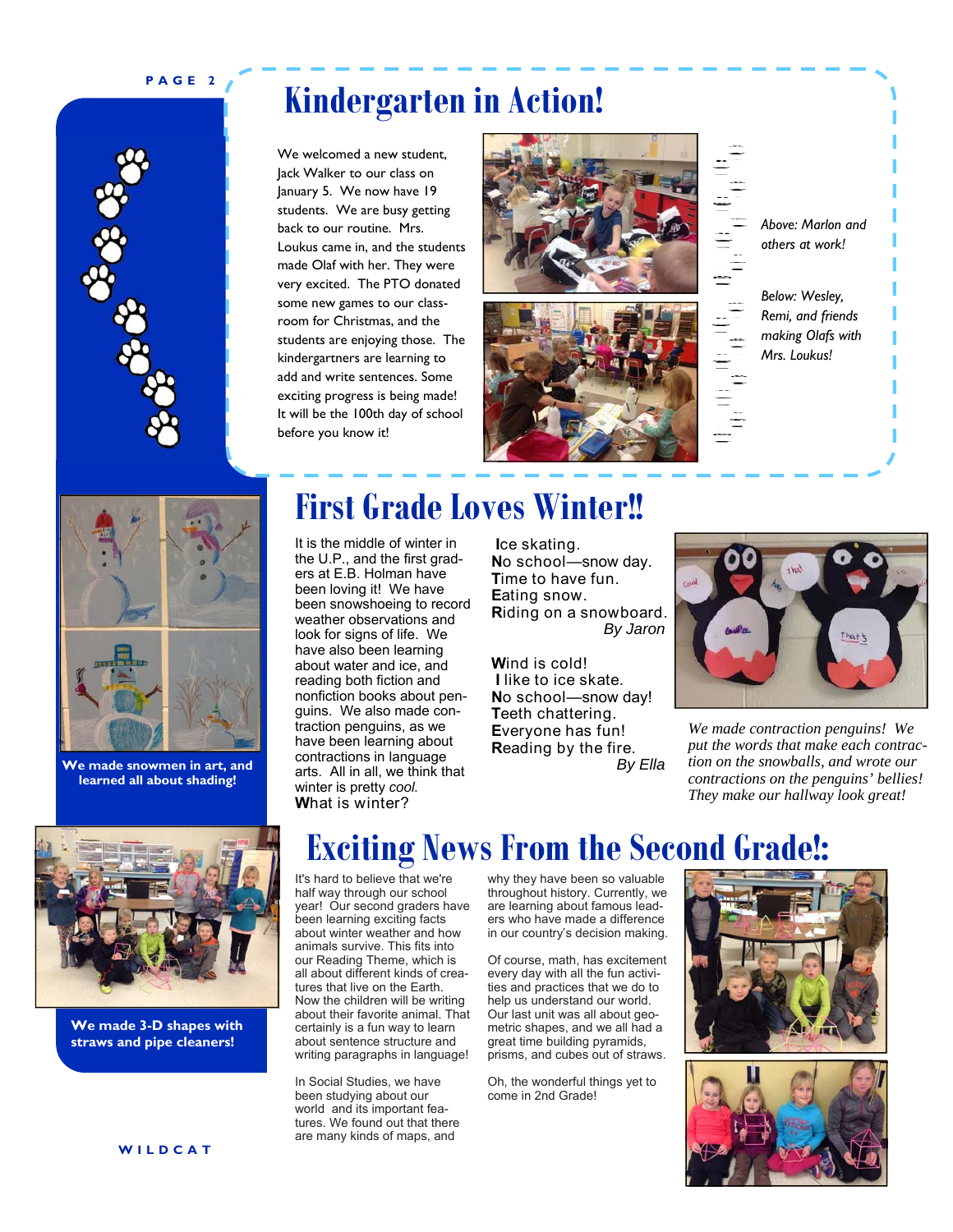### **Grade 3 at EB!**

"In Congress, July  $4<sup>th</sup>$ , 1776 . . . "

This is a familiar phrase for these third graders. They are practicing their cursive by writing—and learning about-the Declaration of Independence. We are also comparing what was happening in Michigan to what was happening in the colonies and posting these events on a timeline in our classroom.

We are currently studying life cycles in science and are observing the changes to the bean seeds we have growing in plastic bags on our bulletin board. The students are filling up their science notebooks! They are also filling up their writing books as we work on their first story including paragraphs, dialog, and complex sentences. It is wonderful to be in Grade 3 at EB!

*Below: Third grade on the Chromebooks!* 



*observations*  .  *Bottom Right: Aina, Kiira, and Arnold love to write!*





### **Skeletal Discoveries: Dissecting Owl Pellets in 4th Grade**

Fourth grade students have learned about a barn owl's habitat and niche by a hands on lab they soon won't forget. The thought of examining something from the inside of an owl was a bit off-putting at first, but all those thoughts disappeared when the anticipated pellets were handed out. Students first observed the exte-

rior and interior of the pellets. They were then expected to separate the owl pellets and attempt to identify the different types of bones. Within a few mo-

ments of the pellet lab, students excitedly shared things like, "I've got a skull!", "Mrs. Larson, what's this?", "These bones are so small.", "This must have been a bird.", "The teeth are orange.", and "Is this a leg bone?". The students were then able to infer the types of prey on which the owls fed by looking at a chart and assembling them into a skeleton.

This was a great way to learn about carnivores, herbivores, and omnivores, as well as food chains and food webs.





### **Fifth Grade Fun with Mr. LaBonte!**

Time certainly does fly when you're having fun! Hard to believe we are halfway through this year already, and it appears that winter has finally decided to come to the U.P. We have been very busy in 5th grade so far this year, and we still have so many incredible things that we want to learn and experiment with. We have already learned about the distance of the planets by making scale drawing of the solar system. Speaking of learning and experimenting, we have some really cool things coming in the near future in Science. We are getting ready to start the physics

part of Science in our classroom, so that means we will be starting to build mousetrap racecars for a bit of friendly competition. Look for specifics coming soon. While we are learning about physics, we will also be working in groups to construct toothpick bridges to learn about structural integrity and how much weight our bridges can hold. It is going to be an amazing second half of fifth grade! I am super excited to see what the rest of this year has in store for us! Drawing the Solar System to scale!!!